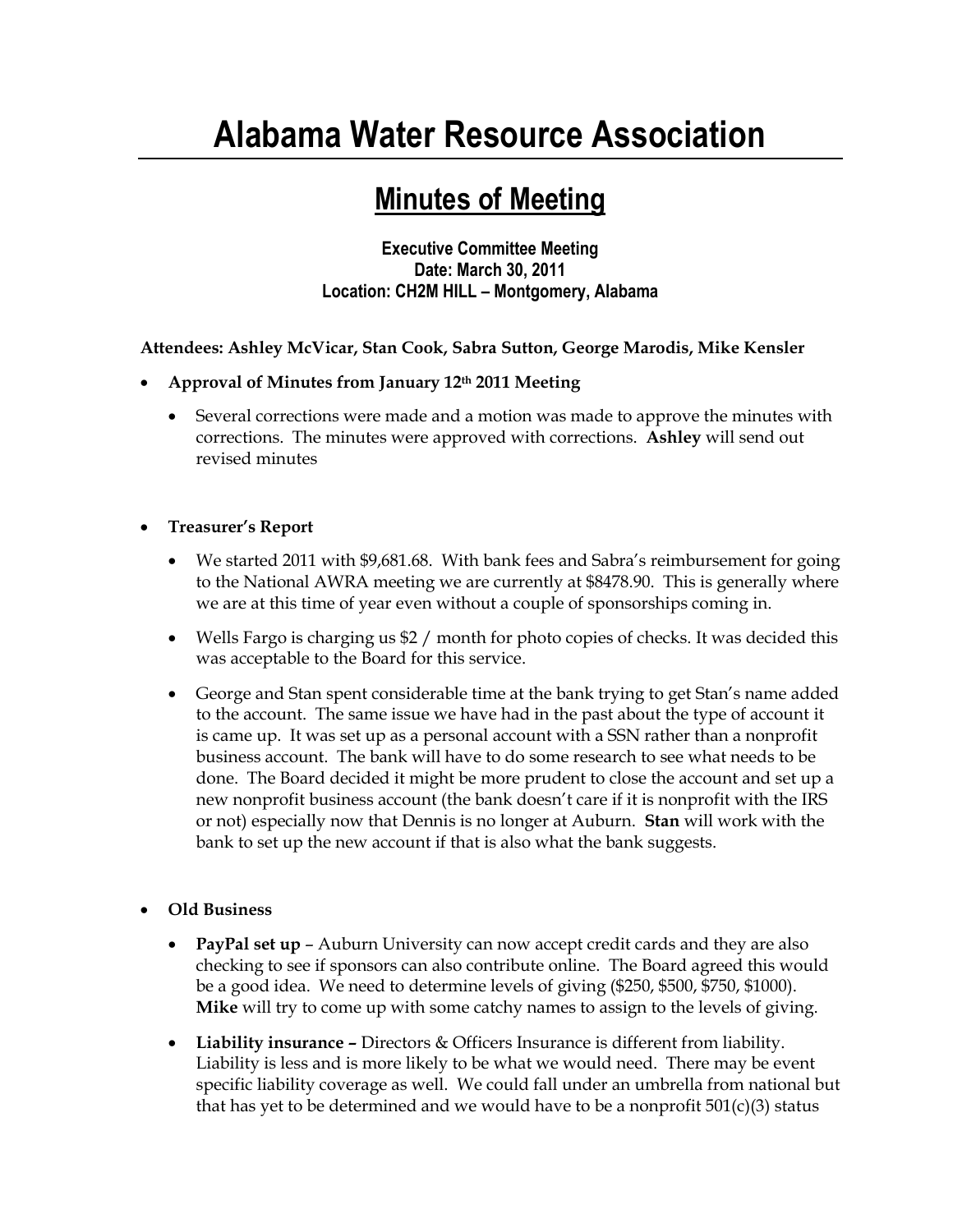for that to apply. **Sabra** has a contact that she will ask to give us a quote and also may ask to conference in to one of our next meetings.

- **501(c)(3) status** It has been determined that if we ever had 501(c)(3) status that we no longer do. The tax id number we distribute with our sponsorship letter is not identifiable. We do not use this number for sponsors to get write-offs. We are okay due to our size and cash flow to not be a nonprofit, however it was agreed that we should try to gain that status. This will allow the sponsorship to be taken as a tax deduction and makes us an "entity" rather than a group of individuals. Also for insurance purposes they would need an organization to insure. **Ashley** will begin work on this process.
- **Sponsorship of AWRA Board Members to become National Members**  The AWRA dues are \$165 for a 1 yr subscription. It was mentioned that it is in our Bylaws that we are to be members. There was a suggestion to at least pay for the President to be a member. **Ashley** will continue to forward any pertinent information to the group and participate on state section conference calls.
- **New Business**
	- **AWRA Student Chapters** There was discussion about helping aid the startup of AWRA student chapters. After discussion it was determined that the best chance of success was if there was a champion such as a professor at the University. This is beyond the scope of the board, but it did further conversation about having students involved in the conference.
	- **Student sponsorship to National AWRA meeting** National AWRA has offered a free registration to the national meeting to a student from each state. We discussed offering this to the winner of the student competition and possibly helping with transportation in years when a Board member would not be attending the national meeting. We will continue to give this some thought. (Additional note by Ashley: On going back through my notes I have that we would need to let National know mid May if we would need a time slot, the student would need to present. I am not sure how we would know this unless we offered it to the previous year's winner. I suggest if this is something we want to pursue we wait till next year to implement it.)

## **2011 Symposium Planning**

- **Overall Theme** Complexities of Water Management with Drought emphasis
- **Potential Speakers** Included Representative Greg Canfield, Ex Senator Benefield, AWRA National President (offered to travel to speak during conference call), Lori Fowler (GA), Richard Hamman (FL), Eve Brantley, Matt Lembke, Steve Mathies (LA Dept. of Coastal Restoration and Protection), Dr. George Crozier (Dauphin Island), Dr. Robert Twilley (LSU), ADEM herbicide application potential regulations. We will all continue to think of other potential speakers and forward names to George. **George** will compile a list of potential speakers and distribute it. The group can add